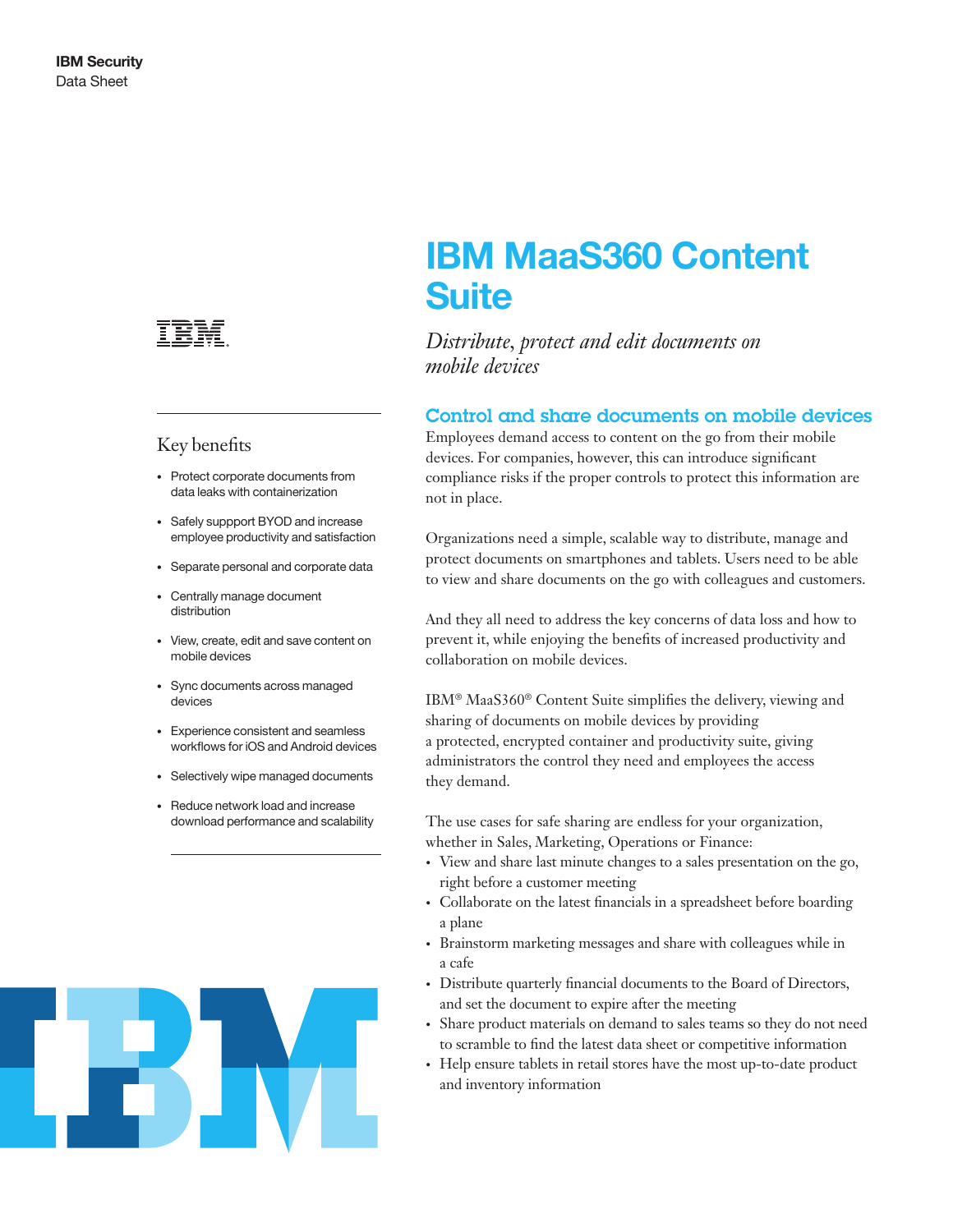# IBM® MaaS360® Mobile Content

### Management

- Provide an intuitive, contained, enterprise document catalog for iOS and Android devices
- Deliver an exceptional user experience with icons, descriptions and other details
- Alert users to view and download available documents
- Work with common file types including Word, Excel, PowerPoint, text and PDF formats as well as web, video and audio files
- Manage different versions of the same document
- Use a protected, web-based console



*Figure 1*: Enterprise document catalog on a mobile device

# Document lifecycle management

- Apply best practice document management workflows
- Distribute documents and track their download over-the-air to all users, groups of users or individual devices
- Safely view content in an encrypted container
- Access content via IBM® MaaS360® Secure Mobile Mail and corporate file shares such as SharePoint, Windows File Share, Box, OneDrive for Business, Google Drive, IBM Connections and other Content Management Interoperability Services (CMIS) repositories.
- Set time-based expirations for document deletion
- Reference continuously updated document inventory

| <b>Content Library: All Docs</b>                          |           |                       |                  |               |                         | ø<br>Add Document         |
|-----------------------------------------------------------|-----------|-----------------------|------------------|---------------|-------------------------|---------------------------|
| <b>Document</b>                                           | Available | <b>Type</b>           | <b>File Size</b> | Tags          | Downloads y             | <b>Password Protected</b> |
| MaaS360 Datasheets<br>Edit   Distribute   Delete          | All       | ō                     | 19.14 MB         | mass360       | 6                       | No                        |
| <b>iBook Example</b><br>Edit   Distribute   Delete        | All       | $\Box$                | 60.37 MB         | <b>Others</b> | $\overline{5}$          | <b>No</b>                 |
| <b>BYOD Policies</b><br>Edit   Distribute   Delete        | All       | ⋏                     | 40.38 KB         | sales         | 5                       | <b>No</b>                 |
| <b>Brokerage Accounts</b><br>Edit   Distribute   Delete   | All       | ×                     | 22.7 KB          | Others        | $\overline{\mathbf{s}}$ | Yes                       |
| <b>Test Documents</b><br>Edit   Distribute   Delete       | All       | 圖                     | 63.64 KB         | <b>Others</b> | 4                       | <b>No</b>                 |
| <b>User Agreement Blank</b><br>Edit   Distribute   Delete | All       | ç                     | 48.0 Bytes       | Others        | 4                       | <b>No</b>                 |
| Sample MOV File<br>Edit   Distribute   Delete             | All       | $\blacktriangleright$ | 3.13 MB          | <b>Others</b> | 4                       | No                        |

*Figure 2*: Distribute documents, track which users have downloaded them and more from the MaaS360 console

# IBM® MaaS360® Mobile Document Editor

- Create, edit, and save content safely, all in an encrypted container on iOS and Android devices
- Collaborate on Word, Excel, PowerPoint, and text files
- Change fonts and insert images, tables, links and more
- Perform searches within documents



*Figure 3*: MaaS360 Mobile Document Editor to create, edit and save content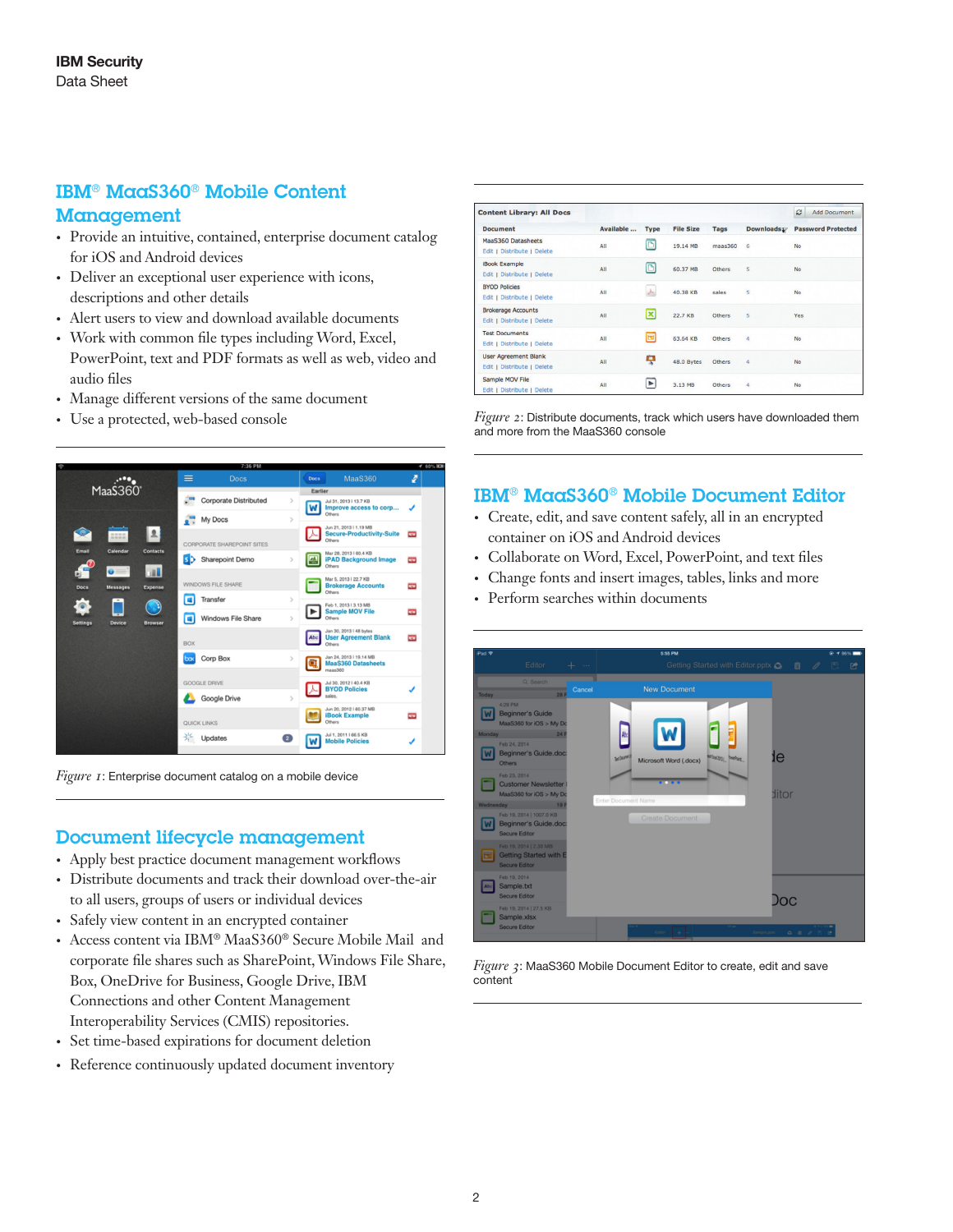# IBM® MaaS360® Mobile Document Sync

- Seamlessly sync user content across managed devices
- Restrict copy/paste of data across managed devices
- Block content from being opened or shared in other apps
- Safely store content, both in the cloud and on devices



*Figure 4*: MaaS360 Mobile Document Sync enables users to work on content across managed devices

## Document security

- Easily configure a specific security policy for each document
- Enable required authentication
- Use native device encryption to protect sensitive data
- Specify automatic download and download only on Wi-Fi
- Restrict sharing, printing, copying and pasting outside container
- Hide document preview and prevent deletion after download
- Enforce device compliance checks

| <b>Add Documents</b><br>All Docs                                                                                                                                                        |                                                                         |              |                                                             |
|-----------------------------------------------------------------------------------------------------------------------------------------------------------------------------------------|-------------------------------------------------------------------------|--------------|-------------------------------------------------------------|
| <b>Security Settings</b><br>Define security settings for selected<br>documents. Policy support differs per device<br>OS type. Hover over policy name for<br>additional support details. | <b>Restrict Export</b>                                                  |              | Restrict Cut/Copy/Paste                                     |
| <b>Download Policies</b><br>Configure download policies for documents.<br>Policy support differs per device OS type.<br>Hover over policy name for additional support<br>details.       | Password Protected<br>Download Automatically<br>Hide Doc Preview in App |              | Download only on Wi-Fi<br>Restrict Delete after<br>Download |
| Distribute to                                                                                                                                                                           | All Devices/Users                                                       | $\checkmark$ |                                                             |
|                                                                                                                                                                                         | Start time                                                              |              | □义                                                          |
|                                                                                                                                                                                         | Expiration time                                                         |              | 同义                                                          |



# Document compliance and enforcement

- Restrict access for jailbroken or rooted devices
- Configure automated enforcement actions
- Receive automatic alerts of violations
- Take instant action through automation or manual intervention
- Block email access, restrict network resources (e.g., no VPN) and perform a remote wipe of distributed documents
- View in-depth reporting on documents, users and devices

| <b>Enforce Password for Accessing Docs</b><br>Require user authentication to access<br>Docs library.        | 10 | minutes |
|-------------------------------------------------------------------------------------------------------------|----|---------|
| <b>Restrict Access on Jailbroken Devices</b><br>Doc Library will not be available on<br>jailbroken devices. |    |         |
| <b>Security Settings</b>                                                                                    |    |         |
| Define security settings for documents. Supported only on iOS App 2.2+ and And                              |    |         |
| <b>Restrict Export</b>                                                                                      |    |         |

*Figure 6*: Example of document security settings

#### Enterprise document container

MaaS360 Content Suite is an integrated, protected suite of office productivity tools to view and share content.

#### Enterprise document catalog

An intuitive, enterprise document catalog for iOS and Android devices.

#### Document lifecycle management

A platform for administrators to distribute, update, manage and protect documents. Users can safely view and share documents on mobile devices.

#### MaaS360 Mobile Document Editor

An office productivity app to create, edit and save documents on iOS and Android devices.

#### MaaS360 Mobile Document Sync

A time-saving solution to enable users to easily and safely synchronize content across managed iOS devices.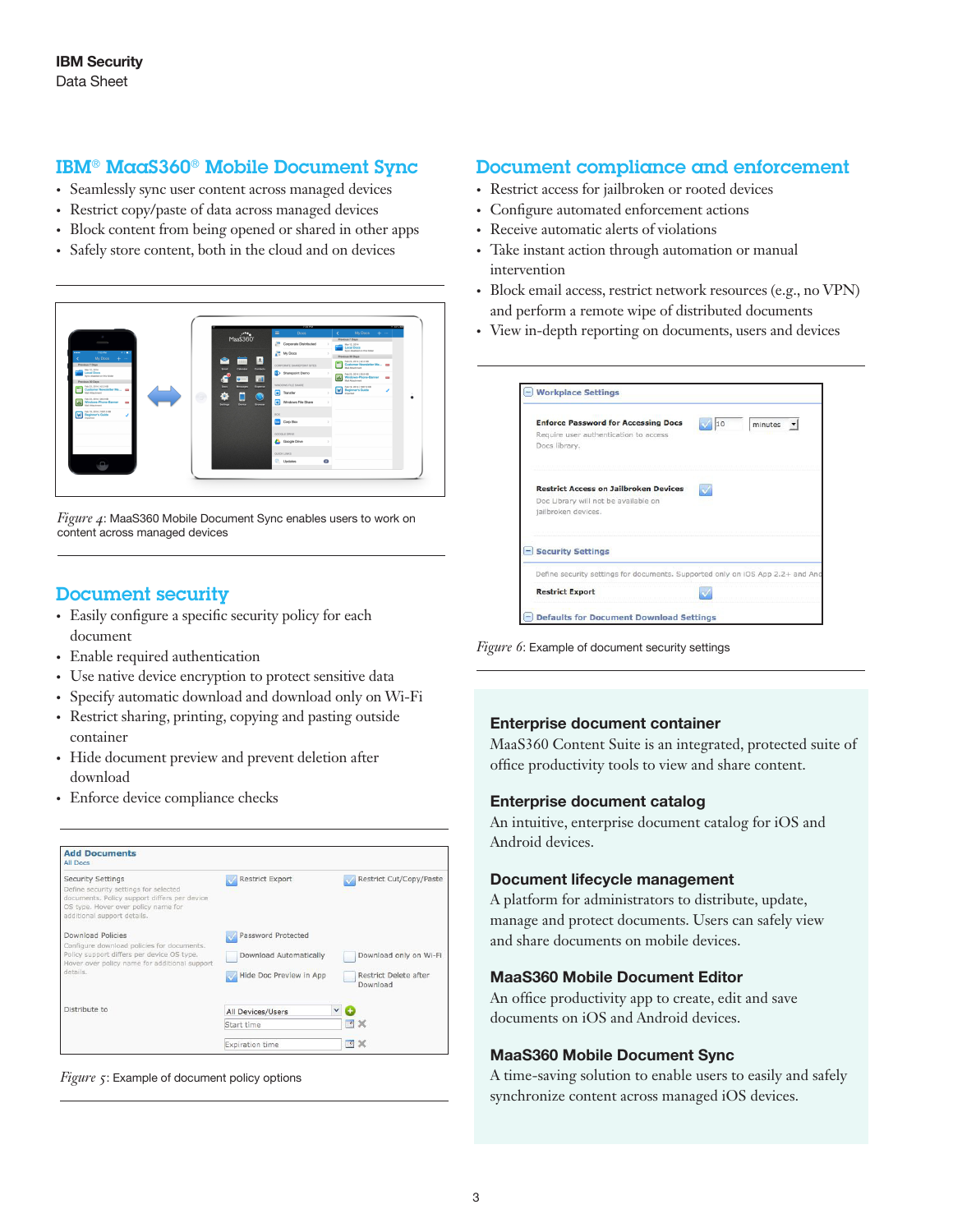#### Document security

An encrypted document container with extensive operational and security management.

#### Document compliance and enforcement

Data loss prevention controls to protect documents from unauthorized distribution.

# IBM® MaaS360® Content Service

An option to host and distribute corporate documents on a globally optimized content distribution network.

#### Integration with existing services

Seamless integration with MaaS360 Secure Mobile Mail and corporate file shares, such as SharePoint, Windows File Share, Box, OneDrive for Business, Google Drive, IBM Connections and other Content Management Interoperability Services (CMIS) repositories.

For more information on IBM MaaS360, and to start a no cost 30-day trial, visit <www.ibm.com/maas360>